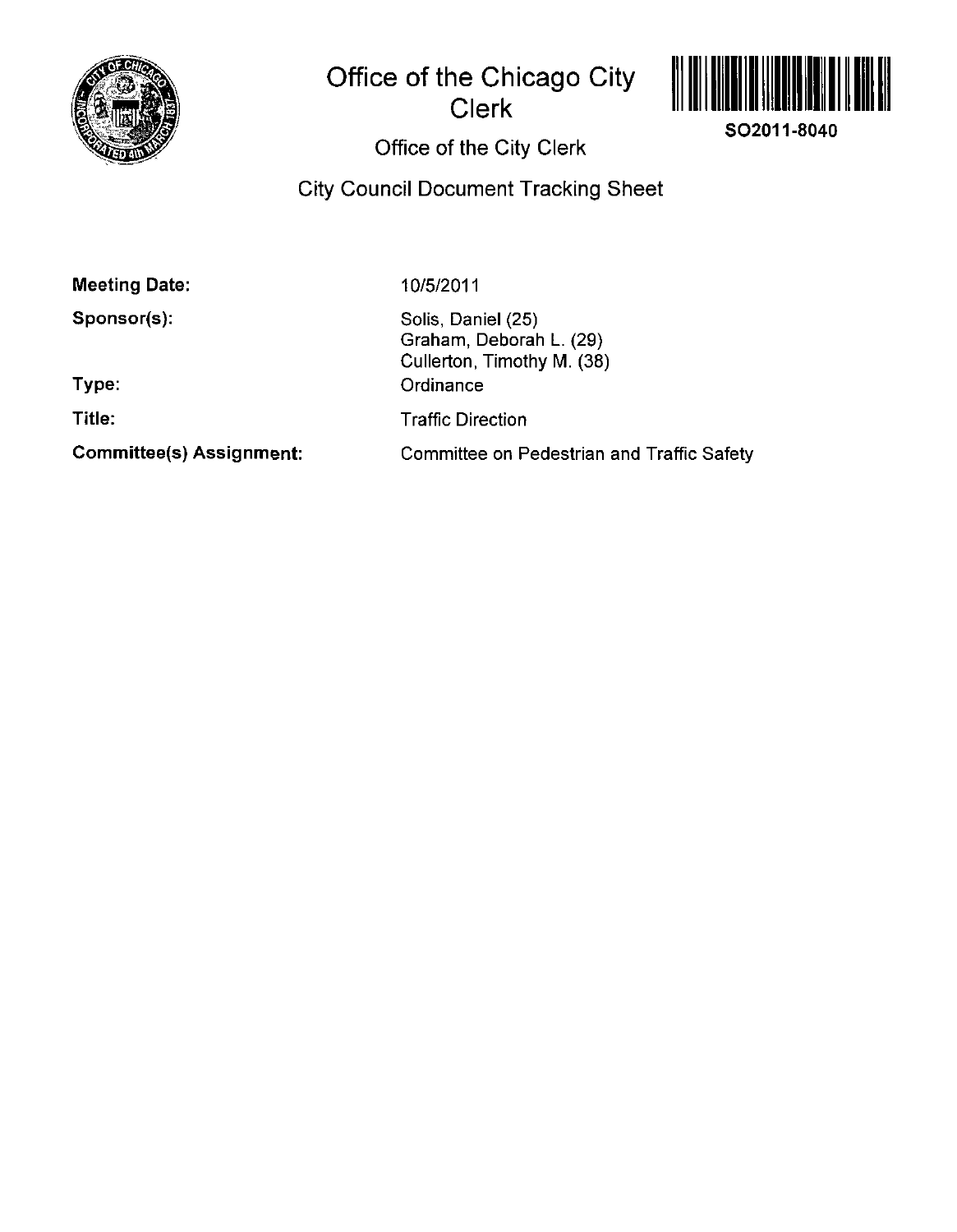### SINGLE DIRECTION

#### BE IT ORDAINED BY THE CITY COUNCIL OF THE CITY OF CHICAGO:

SECTION 1. Pursuant to Title 9, Chapter 64, Section 010 of the Municipal

Code of Chicago, the operator of a vehicle shall operate such vehicle only in the

direction specified below on the public ways between the limits indicated:

## **WARD SINGLE DIRECTION:**

25 S. Marshfield Ave. from W. 18th St. to W. 18th PI., Single Direction - Northerly -- 11-03699059 [O2011-6616]

# **WARD AMEND SINGLE DIRECTION:**

- 29 N. Meade Ave. at W. Diversey Ave., Amend Single Direction southerly by striking to the first alley  $-11-01802109$  [O2011-2545]
- 29 Wrightwood Ave. from N. Narraganset to N. Austin Ave., Single Direction- Easterly -- 11-03223438 [O2011-5305]
- 38 Repeal One-Way southerty for N. Lavergne Ave. from W. Addison St. to the first alley north thereof [O2011-8020]  $\mathbb{R}^2$

SECTION 2. This ordinance shall take effect and be in force here in after its passage and publication.